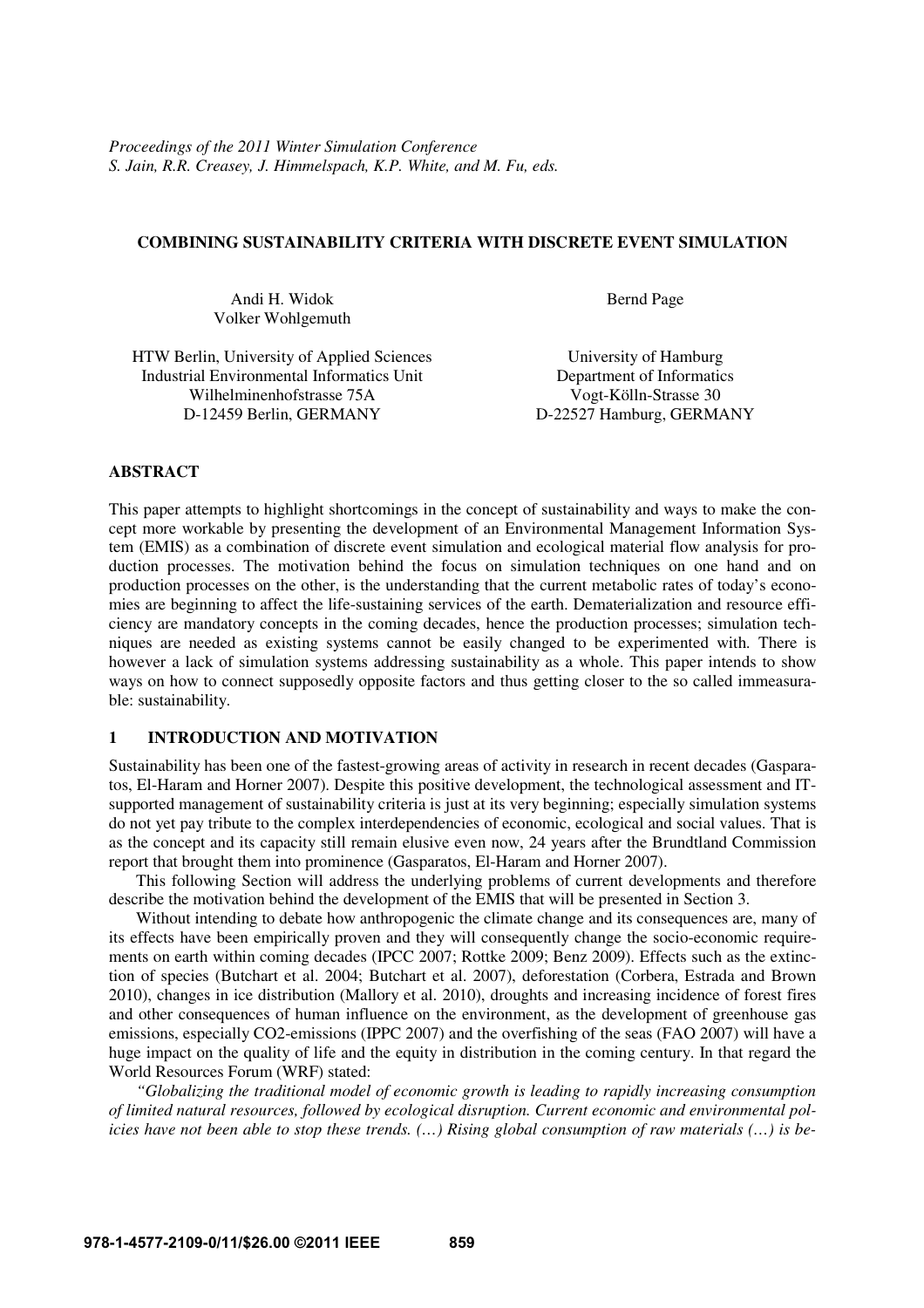*ginning to affect the life-sustaining services of the earth, which are not replaceable by technical means. (...) Today, the fundamental flaw in human activities is the enormous consumption of natural resources*  ginning to affect the life-sustaining services of the earth, which are not replaceable by technical means.<br>(...) Today, the fundamental flaw in human activities is the enormous consumption of natural resources<br>per unit out as is evident from various "developments" (...). And yet, only some 20 per cent of humankind enjoy the ginning to affect the life-sustaining services of the earth, which are not replaceable by technical means.<br>(...) Today, the fundamental flaw in human activities is the enormous consumption of natural resources<br>per unit out *suffer the consequences of its flaw r flaws"* (WRF 2008).

Despite phases with little or no economic growth, it is unlikely that the ecosystem will experience periods of natural regeneration in the coming decades, rather the opposite in fact. If one looks at current me tabolic rates in the world (OECD 2008), one finds that they are still rising (Hilty and Ruddy 2010) (Figure 1). The WRF estimates that global resource extraction will exceed 80 billion tons in 2020. This would 1). The WRF estimates that global resource extraction will exceed 80 billion tons in 2020. This would mean that mankind would have doubled the annual rate of global resource extraction within only 40 years (1980–2020) (WRF 2008).



Figure 1: Global Resource Extraction, (SERI 2008)

From a system-thinking point of view, it is evident that the behavior and interaction of system elements are currently beginning to endanger the stability of the system itself. In this respect, one can recognize various escalating curves, that are consequently not reduced to an environmental perspective. To clarify this point, one can consider the catching-up processes involving emerging industries and countries such as China and India; morally there is no argument why these economies should not be "allowed" to clarify this point, one can consider the catching-up processes involving emerging industries and countries such as China and India; morally there is no argument why these economies should not be "allowed" to prosper and gr impossibility" (Hilty and Ruddy 2010) of extending the present consumption patterns of the industrialized impossibility" (Hilty and Ruddy 2010) of extending the present consumption patterns of the industrialized countries to all parts of the world. The already existing inequality of distribution is not likely to diminish, which will ultimately lead to new social problems.

ch will ultimately lead to new social problems.<br>When bearing in mind the ecological part of the problem, one could argue that the encompassing system is becoming unstable or out of balance, due to excessive pressure on several ends. Balance being the keyword in the last sentence, as finding the right balance is basically the common denominator for the social problem as well. What could be considered as excessive or unjust pressure on the ecological side<br>could be translated to unequal or unjust distribution on the social side with analogue dramatic recould be translated to unequal or unjust distribution on the social side with sults/effects.

Given the growing metabolic rates of the emerging countries one must be realistic and see that of Given the growing metabolic rates of the emerging countries one must be realistic and see that of course people will try to reach a similar high state of wealth and prosperity. In a capital orientated world this implies to own a certain quantity of commodities and thus consumption, which then again reinforces production. Due to the impossibility mentioned, the only way to preserve the current or a current comparable standard of living throughout industrialized countries, emerging countries and all others, would be to find ways to reduce resource usage to an extent that would allow the same high level of pr duction using only a fraction of the raw resources. In order to sustain our economy without completely duction using only a fraction of the raw resources. In order to sustain our economy without completely<br>revising our standard of living, the only way is the dematerialization of our economies and greater resource efficiency. Without much higher efficiency justice in distribution will remain an empty promise (The social perspective will be discussed in more in detail in Section 4). ue to the impossibility mentioned, the only way to preserve the current or a current-<br>andard of living throughout industrialized countries, emerging countries and all others,<br>nd ways to reduce resource usage to an extent t st be realistic and see that of<br>. In a capital orientated world<br>, which then again reinforces<br>ve the current or a currentpro-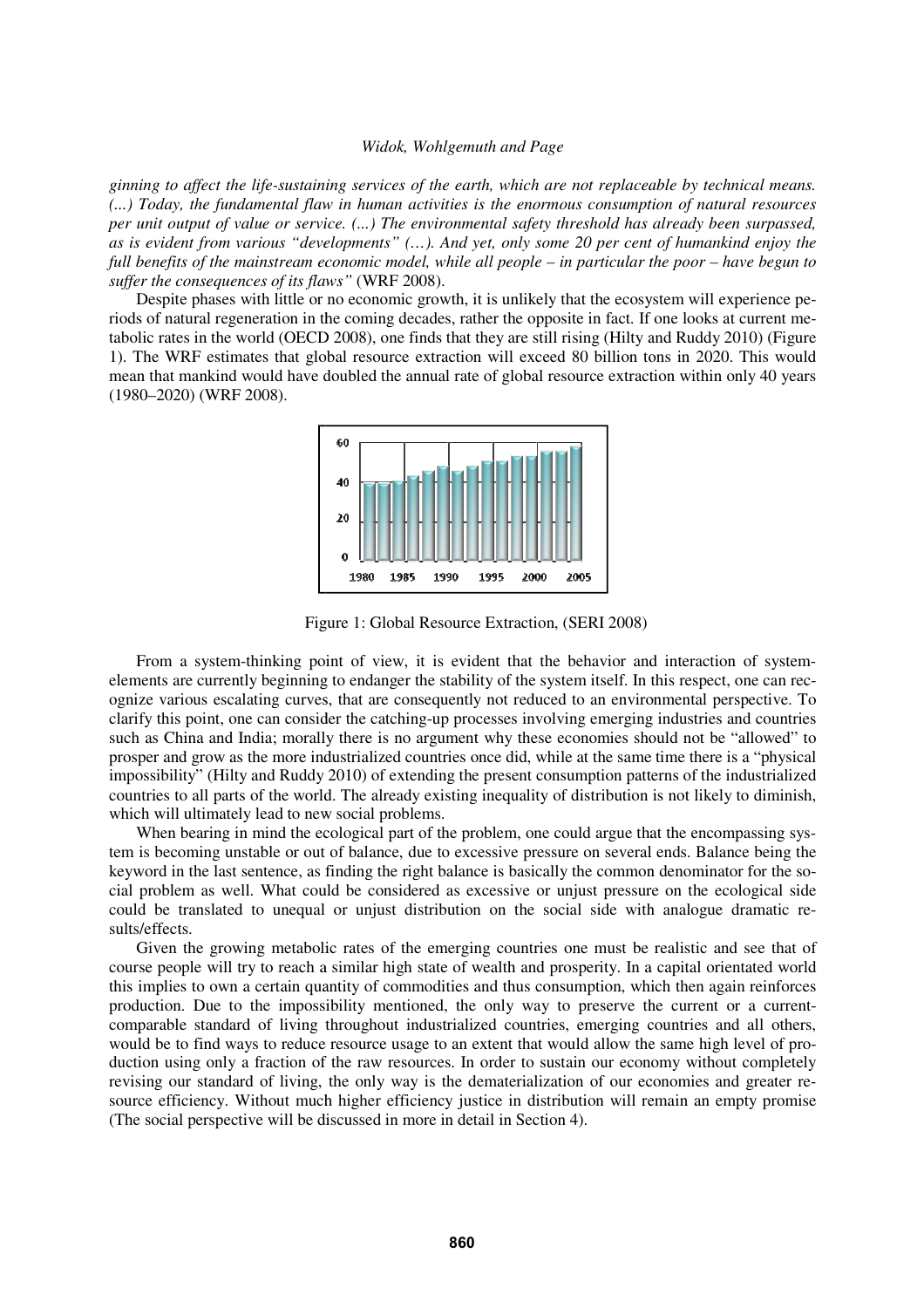The needed processes of transformation would make investment imperative. The financial sector however is currently experiencing problems of its own. The financial crisis of 2007/08, the very recent developments surrounding the Euro (Greece) and also the Dollar and the government/budget deficit in the United States ought to demonstrate that a capital orientated society does not necessarily result in a surplus of money. Also it shows how interdependent the global market already is today. The consequences of the crisis can be observed on the large scale already referred to but also at the level of small and medium sized enterprises (SME) that are failing to obtain necessary loans from banks.

Basically it comes down to a similar problem of distribution as that which applies to raw resources. If we consider a company as a minimal representation of an economy, we understand that with a purely economic orientation it will not lead to sustainable growth (see Section 4). A strong social commitment or intensive environmental management, however, will not have any positive effects if the company structure cannot bear the load they place on it either. Thus it is imperative that these three measures of sustainability are combined by means of balanced efforts leading to a synergistic increase in value (Stahlmann 2008; Schmidt-Bleek 2008; von Pappenheim 2009; Colantonio 2009).

This balance in efforts is what sustainability has been trying to define from the very outset. Throughout sustainability theory, from Meadows (1972), Lynam and Herdt (1989) and Pezzey (1992) (who already listed 27 different definitions for sustainability), Pretty (1995) to Bell and Morse (2008), there has been a broad understanding that processes must preserve/protect/balance various objectives, while sometimes also shrinking processes can be considered sustainable.

## **2 DEFINING SUSTAINABILITY CRITERIA FOR USE IN SIMULATION**

In the introduction, we stated that sustainability addresses the problems of distribution, it therefore follows the ideals of intra- and intergenerational justice and is a conclusion of the realization that human actions have consequences, if not for themselves then for other people with a shift in space or time. Consequently, we understand sustainability as perception and acceptance of this responsibility and therefore as a need to act.

## **2.1 The Measurement of Sustainability**

Environmental and economic issues dominated the sustainability debate at its beginning whilst it is only in the late 1990s that social issues were taken into account within the agenda (Colantonio 2009). Currently there is an active interest in sustainability indicators/composite indices (Esty et al. 2005; Bell and Morse 2008). These indices contain indicators that capture sustainability issues relevant to the context of the specific assessment exercise (UN 2001; Hjorth and Bagheri 2006). The indicators are subsequently being aggregated to a single composite index or left disaggregated according to the intentions of the analysts. Aggregation choices are usually a tradeoff between loss of information when aggregated and fuzziness when disaggregated (Gasparatos, El-Haram and Horner 2007).

In view of the fact already explained, that it is not possible to have an equal distribution of wealth, resources and products in the world within a short period of time (where short can be 50 years or more) and simultaneously to preserve the ecosystem, it follows that the ideals of intra- and intergenerational justice cannot be satisfied at this point in time (Hilty and Ruddy 2010). Therefore, the concept of sustainability must be regarded as the means to achieve intra- and intergenerational justice and is consequently normative.

## **2.2 A Capital Oriented Definition of Sustainability**

To ensure that there is a clear understanding of the following, we will define sustainability under a capital-based approach (see also McElroy, Jorna and van Engelen 2007):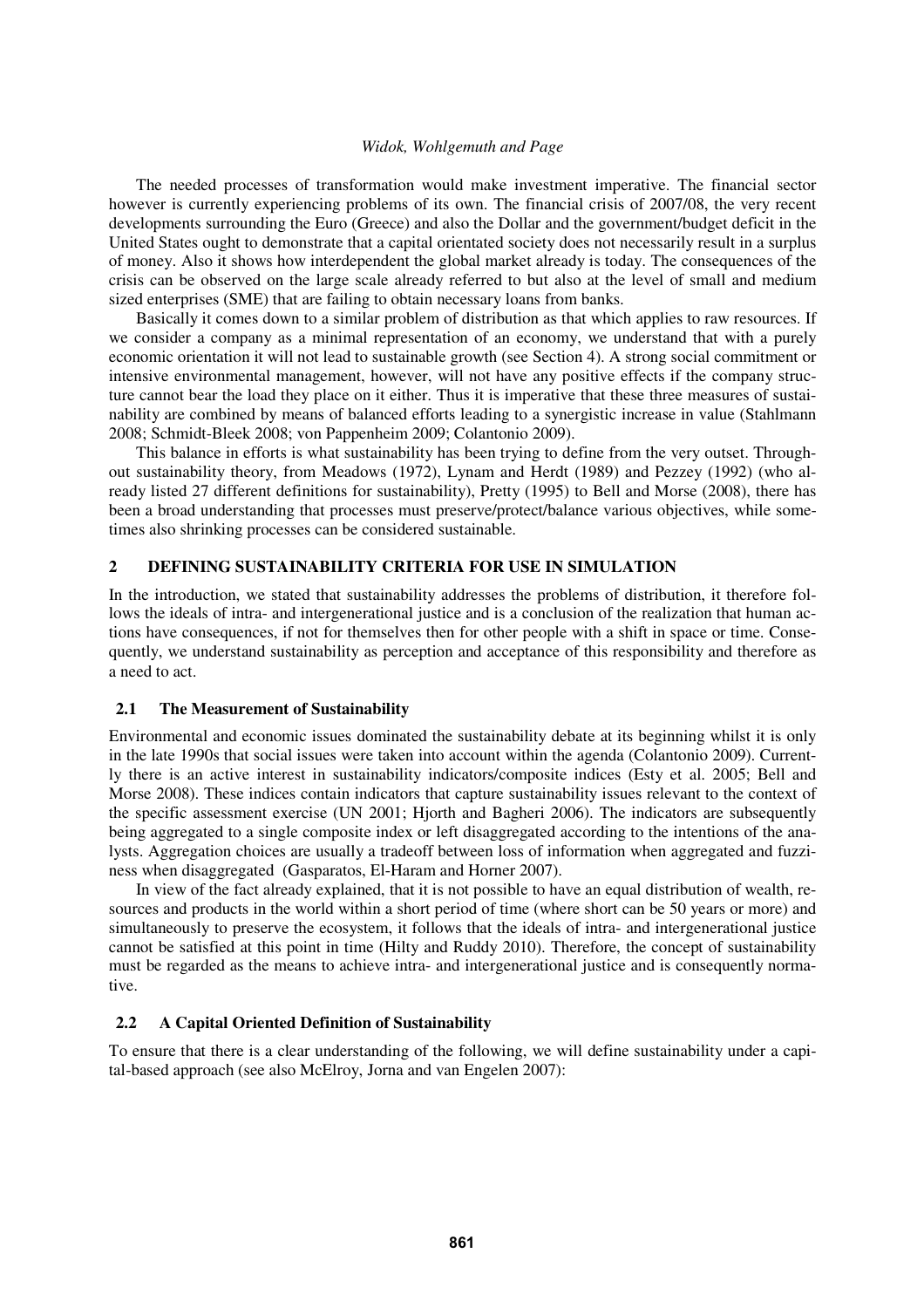*Widok, Wohlgemuth and Page* 



Figure 2: Capital Approach - Sustainability

Referring to Figure 2 we define sustainability mainly *as the agglomeration of a tions/campaigns/processes that have a positive effect on the regeneration of social, environmental and/or*  tions/campaigns/processes that have a positive effect on the regeneration of social, environmental and/or<br>economical capital on the one hand, and/or reduce the degradation of this capital on the other. That is, as the normative value of that capital is supposedly higher or equal to the initial amount of that capital, otherwise an inversion of signs would result. A third option being the allowance of the use of a different source, or not having to use the capital in question at all any longer. An example of this would be the usage of new processes allowing the substitution of different materials insofar as the old material would usage of new processes allowing the substitution of different materials insofar as th<br>no longer be needed for the process and the new material would be less of a drain on of this would be<br>e old material wo<br>overall capital.

The main problem with this definition lies in the specification of what social/economic/environmental capital is. While no one will argue that it exists, one can argue about the concrete indicators and the attributed values behind them or, more specifically, about the value-correlations between them. This is also buted values behind them or, more specifically, about the value-correlations between them. This is also<br>what makes it so difficult to define a sustainable process. While a process may be very ecologically sustainable when measuring the amount of material used, it may also be very expensive and therefore, drain economic capital or vice versa. Also the influence of a process may, with a reduced perception on this one process only, be very much ignorable, but when a whole line of business is using the same method it can process only, be very much ignorable, but when a whole line of business is using the same method it can<br>become a problem. In that regard a top down regulation must be in place, while the reporting must be bottom-up. The exact proportions on when which capital should have a higher coefficient remains unsolved tom-up. The exact proportions on when which capital should have a higher coefficient remains unsolved<br>as already mentioned in the introduction. The value behind the "three pillars" of sustainability (environmental, social, economical) would be composed out of a set of indicators depending on the task at hand (see Section 2.1), but reflecting the top down regulation in place. problem. In that regard a top down regulation must be in place, while the reporting must be bothe exact proportions on when which capital should have a higher coefficient remains unsolved mentioned in the introduction. The

Another problem is the definition of the normative value(s), but in order to qualify a process to be Another problem is the definition of the normative value(s), but in order to qualify a process to be sustainable one does not have to know the exact value, a relative approach or binary approach – see also McElroy, Jorna and van Engelen (2007) – can suffice. We argue that environmental indicators and indicators related to Corporate Social Responsibility ( (CSR-related) have been greatly undervalued in recent tors related to Corporate Social Responsibility (CSR-related) have been greatly undervalued in recent decades (von Pappenheim 2009; Dubielzig 2009). While we do not believe that every single process in a company can, or even should be broken down into a value, we believe it to be possible, to do this with many more processes than it is the case at present and especially with more environmental and social processes. In order to get closer to sustainability as a whole, it is thus imperative to find more and more indicators, that really reflect the consequences a production or service process is having not only on the indicators, that really reflect the consequences a production or service process is having not only on the company but on the environment and the people as well. The often argued thesis, that the three pillars of sustainability should be weighted equally cannot be reflected scientifically when for economic questions there are many more valid indicators, while for environmental the indicators are sometimes very interdeaainly *as the agglomeration of ac-<br>eneration of social, environmental and/or<br>tion of this capital on the other. That is, as<br>all to the initial amount of that capital, oth-<br>lall to the initial amount of that capital, oth-<br>*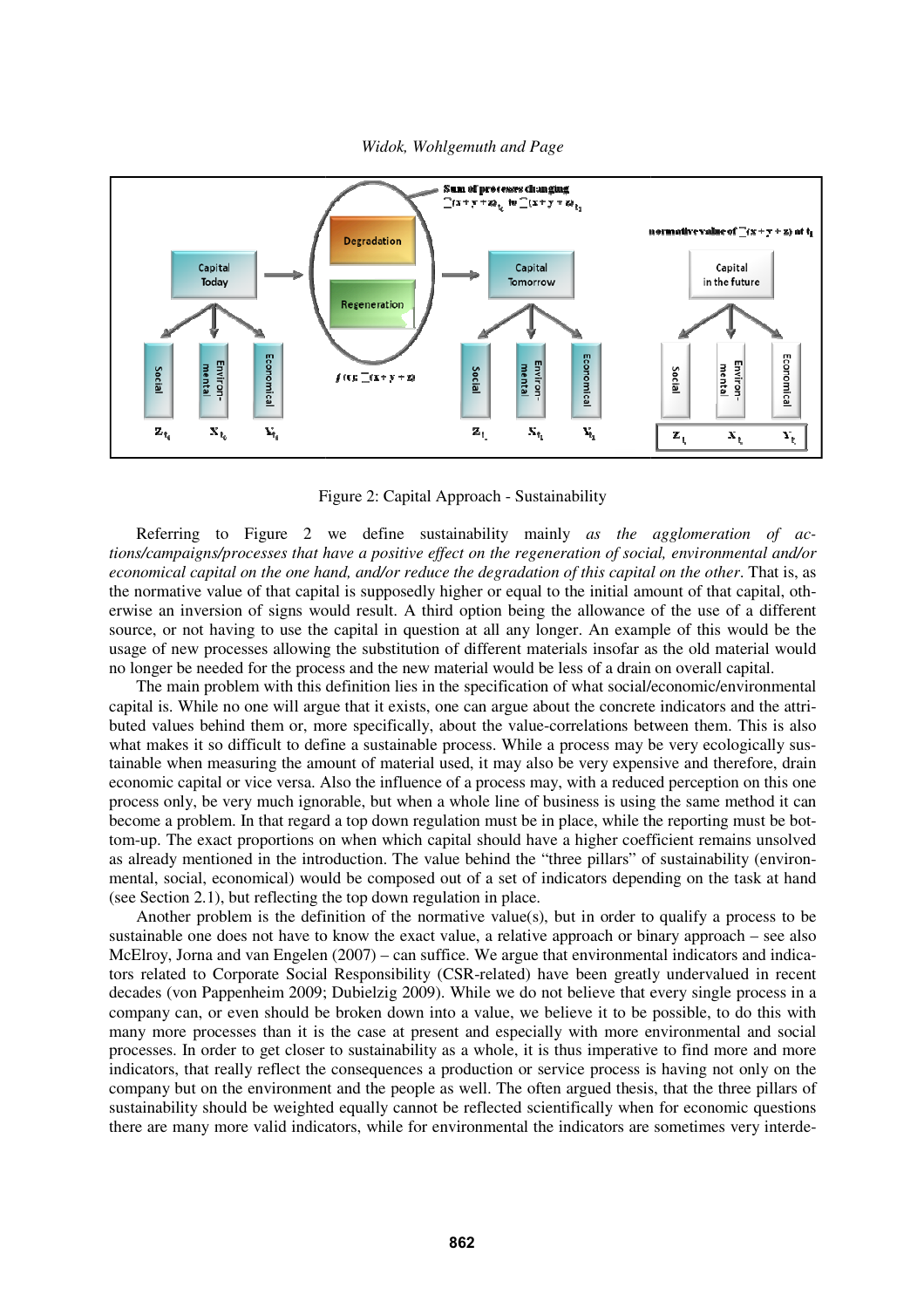pendent and the social ones are partly not even acknowledged or agreed upon. While we realize that this definition of sustainability indicators is one of the most critical parts of sustainability assessment, the overall definition in conjunction with intended usage in simulation experiments allows many different approaches and indicator compositions to be tested in experiments and then validated when assessing the sustainability-enhancing potential of intended measures in practice. Thus simulation can be a way to assess the sustainability of new processes and give allow for new information on how the different perspectives may be connected.

# **2.3 Simulation Criteria for Production Optimization**

Simulation can be used to show the possible effects of alternative conditions and courses of action. It has many fields of application, for example when the real system cannot be engaged, because it may not be accessible, or it is being designed but not yet built (Sokolowski and Banks 2009). In that regard simulations are perfect tools when it comes to experiment with uncertain outcomes, which may be harming or contra-productive as well as the planning of new production lines or amendments to existing ones.

The main target of resource efficiency (Section 1) deduced the used simulation focus and had been laid on usage in production. The improvement of production is directly connected to the in- and output relations and consists of the attempt to get more returns while investing lesser resources (Wöhe and Döring 2008). This process is also called optimization and it is target-oriented (e.g. optimizing the costs, quality, efficiency or effectiveness). Optimizations can also be achieved using an operations research approach (Domschke et al. 2008) or analytical methods. The operations research approach however becomes problematic once one has to deal with many variables. That is precisely when simulations are more worthwhile. The simulation of production addresses a variety of different indicators, the most common measures of system performance being the following (Banks et al. 2005):

- Throughput under average and peak loads;
- System cycle time (how long it take to produce one part);
- Utilization of resource, labor, and machines;
- Bottlenecks and choke points:
- Queuing at work locations;
- Queuing and delays caused by material-handling devices and systems;
- Work in progress (WIP) storage needs;
- Staffing requirements;
- Effectiveness of scheduling systems;
- Effectiveness of control systems.

These indicators can be considered as the most general value set of today's production optimization, they however do not incorporate environmental or social indicators and hence an optimization of the production using these key-indicators would go only in one direction, leading to a higher output and higher effectiveness. Even though a higher production could have positive effects on social capital, these are far from guaranteed. In the coming chapter we'll illustrate the integration of the environmental perspective in a same model used for simulation runs. In Section 4 we will then propose our current vision on how to integrate the social perspective and thus paying tribute to all three pillars of sustainability.

# **3 DEVELOPMENT OF THE MATERIAL FLOW SIMULATOR MILAN**

## **3.1 Combining discrete event simulation components with material flow analysis**

During several different research projects the Informatics Department of the University of Hamburg has been experimenting with modeling and simulation as suitable methods for EMIS. The techniques of modeling and simulation have been established as an important instrument for the analysis and planning of complex systems in many domains (Page and Kreutzer 2005).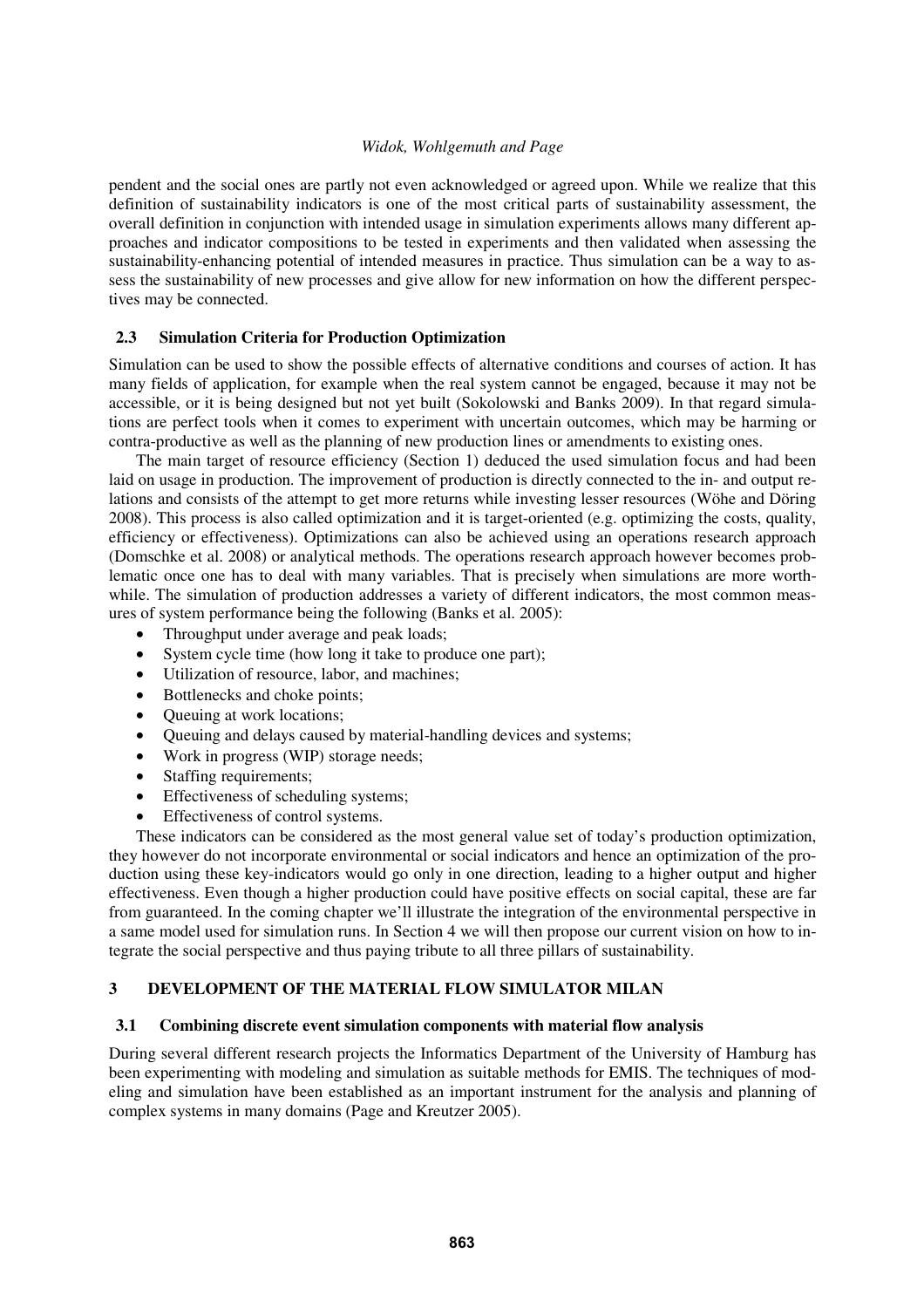The deduction from investigations at the beginning of the century was the proposal to use simulation techniques for supporting the application of the Material Flow Network method (Figure 3) (Wohlgemuth, Bruns and Page 2001; Wohlgemuth 2005).



Figure 3: Linking discrete event simulation to Material Flow Networks (Wohlgemuth, Bruns, Page 2001)

Following that proposal, simulations can be used to calculate unknown environmental quantities. For example, it allows determining the necessary load of connected input flows considering complex systems (Joschko, Wohlgemuth and Page 2009).

In a sense, the material flow perspective is more general than the discrete event perspective (Wohlgemuth, et al. 2006) . Information is rarely linked to objects like products or process steps. Material Flow Networks, which were also developed at the University of Hamburg (Möller 2000), are based on the Petri-Net theory.

During one of the latest research projects, the prototype modeling- and simulation software named MILAN was developed (Wohlgemuth, Page, and Kreutzer 2006). On one hand, its discrete event simulation components allow an accurate analysis of typically economic aspects and industry related aspects, presented under point 2.3, and on the other hand, its material flow analysis components did add for the first time an environmental perspective to the discrete event simulation model, i.e. a consideration of relevant material flows and transformations such as:

- consumption of commodities, resources and additives;
- energy demand;
- waste accumulation;
- Emission generation.

Discrete event simulations are a powerful method to represent production processes close to reality and to follow time intervals of different sizes from millisecond intervals up to several business years depending on the aspects under investigation. With the generation of pseudo-random numbers following given stochastic distributions, natural variations such as varying inter-mediate arrival times of production jobs can be represented.

In the Proceedings of the Winter Simulation Conference in 2009 we presented one of the first application of the Material Flow Simulator Milan, while it was first presented in 2006 (Wohlgemuth, Page, and Kreutzer 2006). Since then we intensified our work on different levels of the architecture and extensions of the simulation engine as elucidated in the next Section.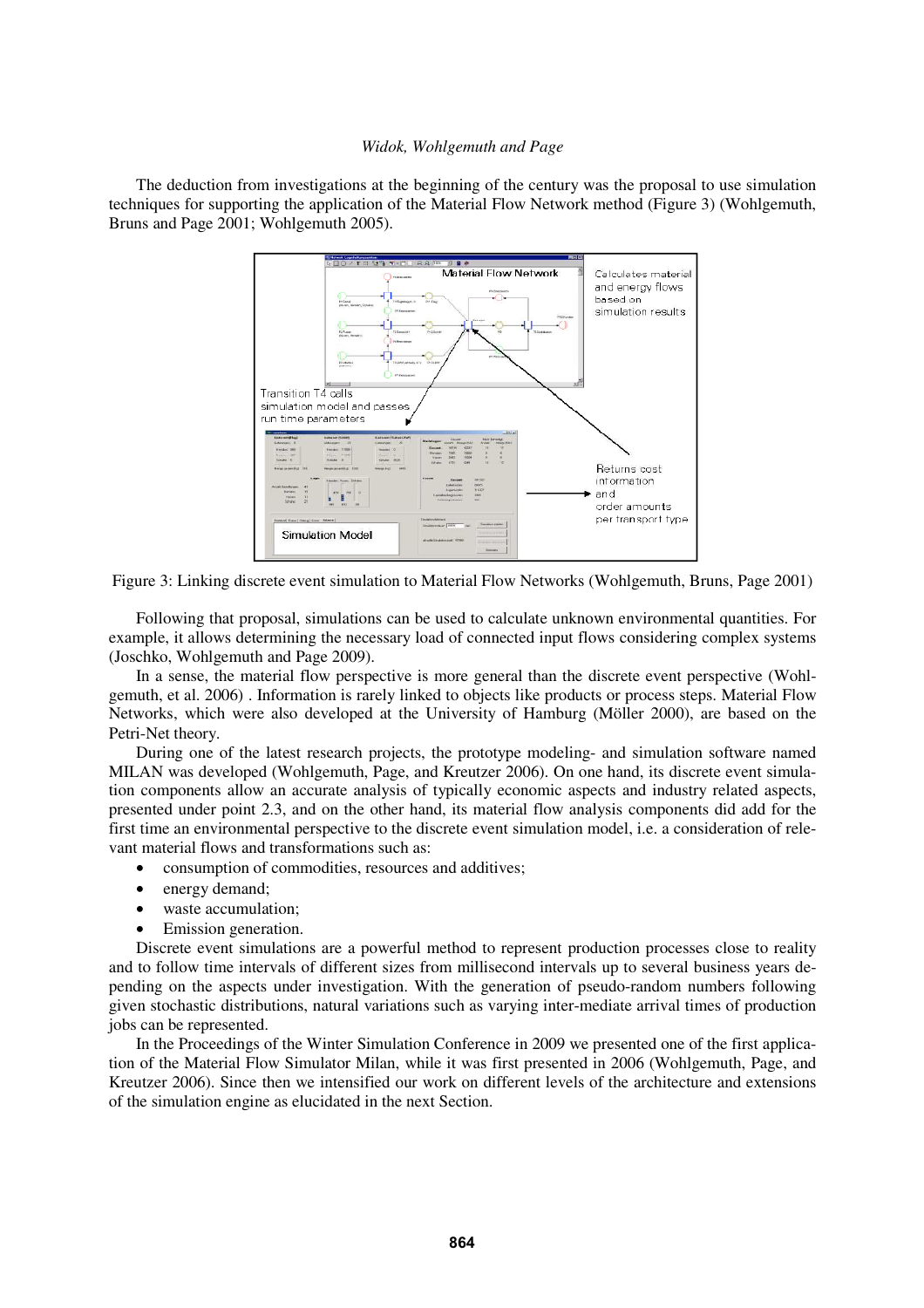#### **3.2 Ongoing Development**

MILAN was re-implemented in 2009 as the first implementation was realized using the Delphi version of DESMO-J, called DESMO-D, the framework and components in high level language Delphi and this realization seemed outdated and was not making use of the new capabilities of more powerful programming languages (Joschko, Wohlgemuth and Page 2009).

For MILAN it was necessary to provide libraries of simulation components (e.g. for production systems: machines, transporters, system boundaries) which enable the modeler to represent and simulate his system adequately and thus the new development of the material flow simulator MILAN was based on the open-source plugin framework EMPINIA (http://www.empinia.org).

EMPINIA, which was developed in the course of the EMPORER project, is designed for the development of complex domain-specific applications especially in the field of environmental management information systems (EMIS) (Wohlgemuth et al. 2008). It is a component-orientated extensible application framework based on Microsofts.NET technology with the purpose to support and simplify the development of complex software systems.

This implementation may lead to an easy development of user-specific components with low dependencies and an attachment to a modeling tool box for a certain application field, which is not possible with other simulation tools (Page et al. 2000; Page et al. 2005). These components can either be generally applicable or might be used for very specialized purpose. Specialized entities are developed for a whole production sector (e.g. semi-conductor sector with coater, stepper and dispatcher) (Wohlgemuth et al. 2004; Wohlgemuth et al. 2005) or they represent a production component of a certain company with its specific parameters. In contrast general components are highly abstracted and are applicable for many production systems (Jahr et al. 2009). The goal of this project was the development and implementation of such general entities for MILAN.

The general entities that were developed enable users to model and simulate a broad set of production systems. Because of their modularity and the plugin mechanisms of EMPINIA it is very easy to add more specialized entities to the production system's domain and to use them for a material flow simulation.

Following this step the production components were verified by performing a simulation study in a company that produces solar panels. The results and experiences of this validation were used to improve and enhance the components, the simulation infrastructure and MILAN as a simulation tool, itself.

The simulation capabilities of the MILAN software consist of the following elements:

- The simulation core consists of the central simulation service, interfaces and abstract base classes for models, experiments and model entities. These are used in each kind of simulation. The simulation service provides models and experiments in a way that other software parts can use them. The simulation core gives models and their entities access to the functionality of a domain model service. A domain model defines the domain of an EMPINIA-based application, its elements and their relations as well as rules that apply to this domain. MILAN consists of the domain 'simulation' with elements like 'model' and 'entity'. Among other important functionalities the domain service provides possibilities to persist its elements. That is the reason why this service is used in MILAN to save and load formerly created models.
- A bundle for discrete event simulation extends the simulation core with classes specific to the discrete event simulation approach. These classes are using an EMPINIA extension that enables the development of logical graphs in order to combine entities of a model to a network diagram. The basic generic experiment component is extended with an event list and a scheduler, which are used to simulate time in discrete steps.
- The simulation components have access to many stochastic distributions (e.g. Normal and Bernoulli). They are used to generate streams of random numbers, for example to schedule an event which follows a certain arrival probability. Additional to these existing distributions user-defined distributions can also be added via plugins.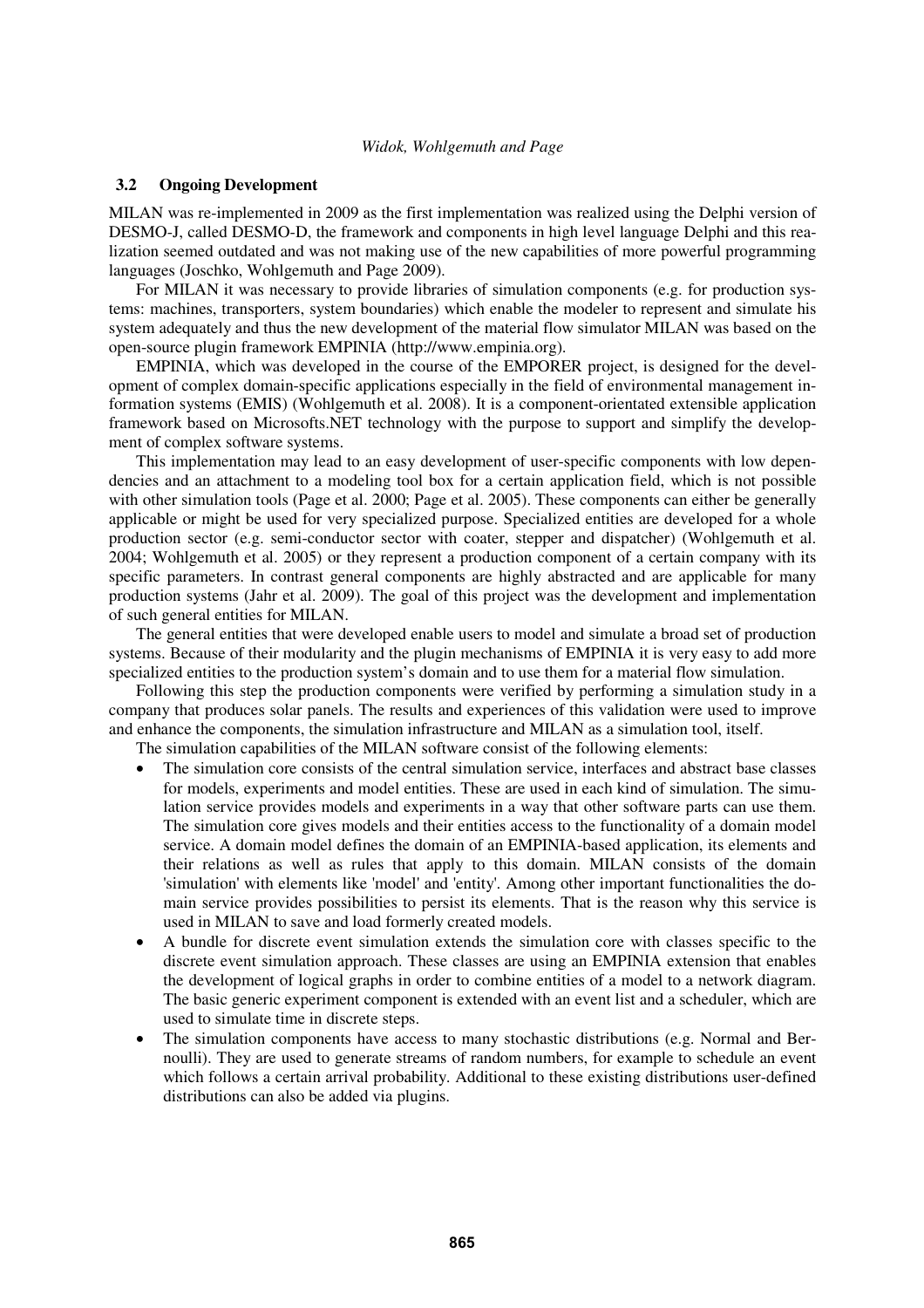Besides the components which come with EMPINIA there are many plugins taken from an designed EMIS toolbox and were then combined with MILAN. These are shown in Figure 4. Furthermore we will shortly explain how these plugins are stacked together.



Figure 4: Material Flow Simulation Software and its framework (Jahr et al. 2009)

The common features of the MILAN software consist of the following elements:

- Graphical manipulation of building blocks lead to a faster development of a model. The graph editor can be used to create and manipulate models. The editor itself can work in different domains. Domain specific functionality and the graphical representation have to be defined by plugin developers enabling the editor to handle new domains and their components.
- Manipulating model parameter for the simulation and material flow perspective is done by means of property editors enabling a simple and consistent way of setting values for all types of properties. For the production system domain there are standard editors implemented. These allow the change of component specific parameters like setting distributions, accounting rules, queue lengths or capacities etc.
- No analysis can be done without results. These are shown in reports which can be designed with the help of the reporting system. The data for the reports is aggregated during simulation runs by a system of observers that listen to changes in the material accounting and simulation entities.

The development of new features and the testing of the full capacity of MILAN's functionality is ongoing. The Combination of economical and ecological indicators in one model has already been achieved. In the coming Section we'll outline visions on how MILAN might get even closer to a sustainability enhancing simulation system.

# **4 THE VISION OF SIMULATING SUSTAINABILITY**

For companies, the main priority and thus the focus of interest must naturally be the financial side, otherwise the company could not survive under normal market conditions and thus neither produce. In an often cited interview the Nobel Prize Winner Milton Friedman said: "*So the question is, do corporate executives, provided they stay within the law, have responsibilities in their business activities other than to make as much money for their stockholders as possible? And my answer to that is, no they do not.*" (February 1974) (from Dubielzig 2009). Even if one would tend to agree with Friedman, there are already numerous examples of when and how this statement would be economically disadvantageous, considering for example Nike and their incident with child labor in their supply chain (cf. Insight Investment 2003) or the case of Brent Spar (the sinking of an oil platform operated by Shell UK) (see Mantow 1995), or more recently British Petrol (BP) with an even more disastrous effect. These examples make obvious that the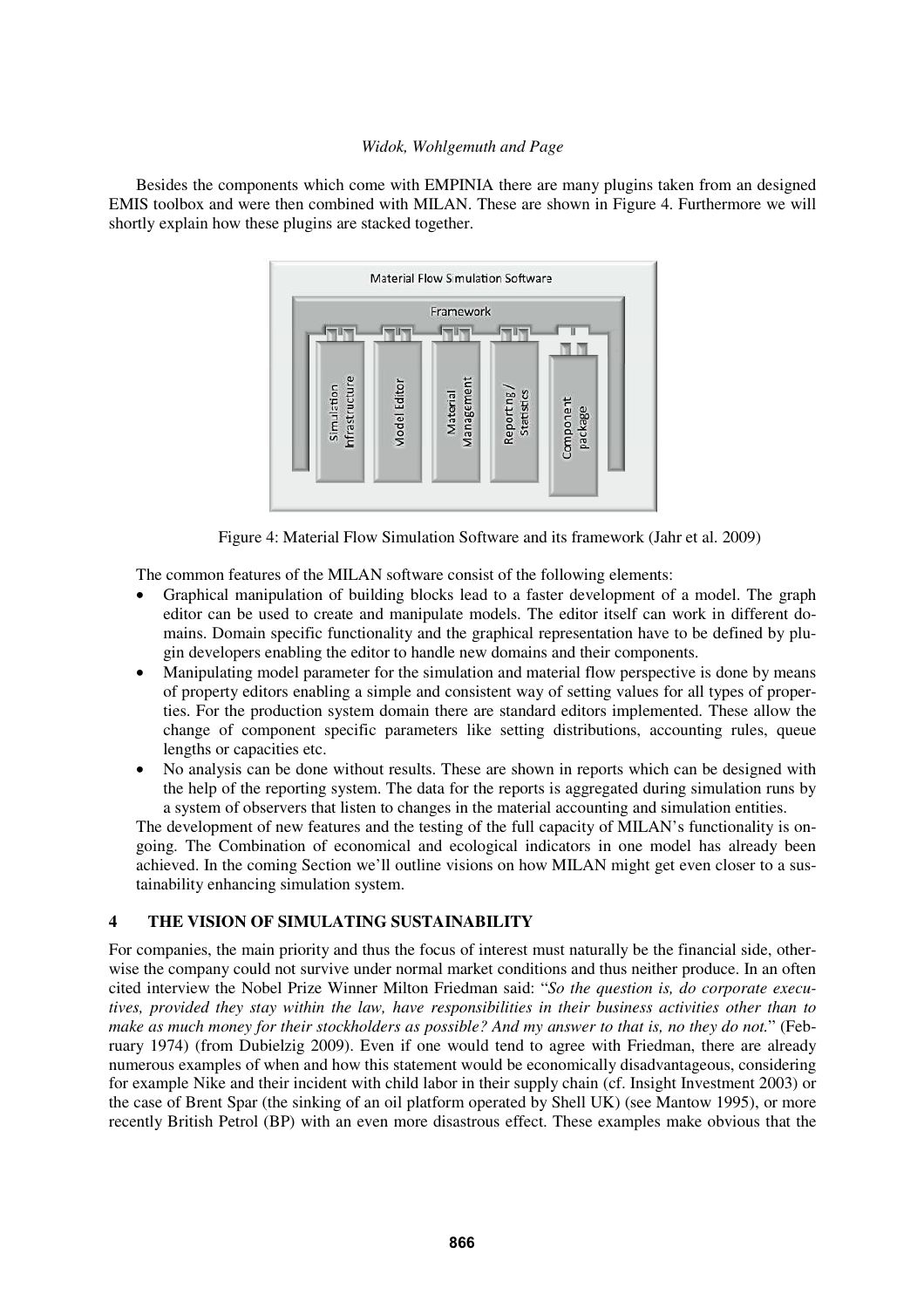long term goal of profit maximization can only be achieved when at least parts of the social responsibility are acknowledged as well (Bakan 2005; Mintzberg 1983; Dubielzig 2009). In the case of Nike, the sales figures dropped after their incident, resulting in a stock loss of 20 per cent (Insight Investment 2003; Murray 2002; Leitschuh-Fecht and Bergius 2007, Dubielzig 2009), BP even suffered a stock loss of 50 per cent. This shows that the connection between social causes and economical consequences is very real.

The range of management approaches that look at social sustainability is relatively vast, so that one faces an unmanageable diversity of what are referred to as 'solutions'. Usually social aspects are considered under legal compliance. There are however not many software solutions that pick up on social aspects and where they do their usage is rather infrequent. This fact alone narrows down the search for universal applications, but also opens another perspective on the much more discussed "opposition" between the achievement of economical and ecological objectives (Colantonio 2009).

To make companies realize that they must aim not merely for financial stability, it is mandatory that corporate social responsibility (CSR) and environmental efforts come by a financial attribute and thus have an economic value too. The lack of these values, or rather their unspecific nature in the past, has led to many of today's undesirable developments, as profit is often solely attributed with financial growth while social, human, environmental profit is only of relevance when it comes to legal compliance (Colantonio 2009; von Pappenheim 2009).

In that regard current research at the HTW Berlin also tries to incorporate social indicators for the assessment of sustainable growth in production. Through the EMPINIA extension mechanism it is possible to define new resources, in this regard, human resources. These resources are then getting attributes, such as, for example, workload/contract information and references to the workstations, these references are basically the skills of the current employees. In order to pay tribute to the different abilities of the employees the workstations themselves are more or less in dependence of human resources to function properly and the human resources have a variety of criteria that, for example inhibits them to work 30 hour shifts. There is a whole framework of social criteria possible to be attributed to these new "resources", however research is still on its very beginning. The first focus of the introduction of social criteria will be health. Employees should not work longer then a certain amount of time, should take and have the possibility to take all their vacation and should not get in contact with any harming environmental emissions, noise, particular matter or other harming material. Even though that does not sound very revolutionizing it is the first step in addressing more complex interactions, such as financial equilibrium, daycare for children or other criteria.

We hope that in the future, after testing the introduction thoroughly we can implement more and more criteria and deduce and define new mathematical functions of correlation and interdependencies. That is as models will be validated and continuously extended with new indicator sets that are currently under development.

The introduction of these indicator sets is also planned to be on different levels, resulting in different reports rather than having non-validated criteria influence the simulation progress. The general idea is to have different reports over the same time period which could then be used to make assumptions over possible value correlations. These would then be used to experiment with new implemented functions derived from the indicators and then again resulting in a validation process. In cooperation with several producing enterprises we thus intend to gain new knowledge about measurable, applicable indicator sets for social sustainability criteria.

#### **5 CONCLUSION AND OUTLOOK**

In this paper we tried to give new input to the ongoing discussion on how to assess sustainability and more precisely the sustainability of producing companies. We tried to show in the introduction that no matter which pillar of sustainability is considered the negative influence, the loose ends, are likely to be a result of a system-imbalance. They are the underlying conditions for most of the problems we face today. We also tried to show that the change of human economies will become imperative and must be managed in a way that intends to address the issue of participation, which we consider to be one of the main prob-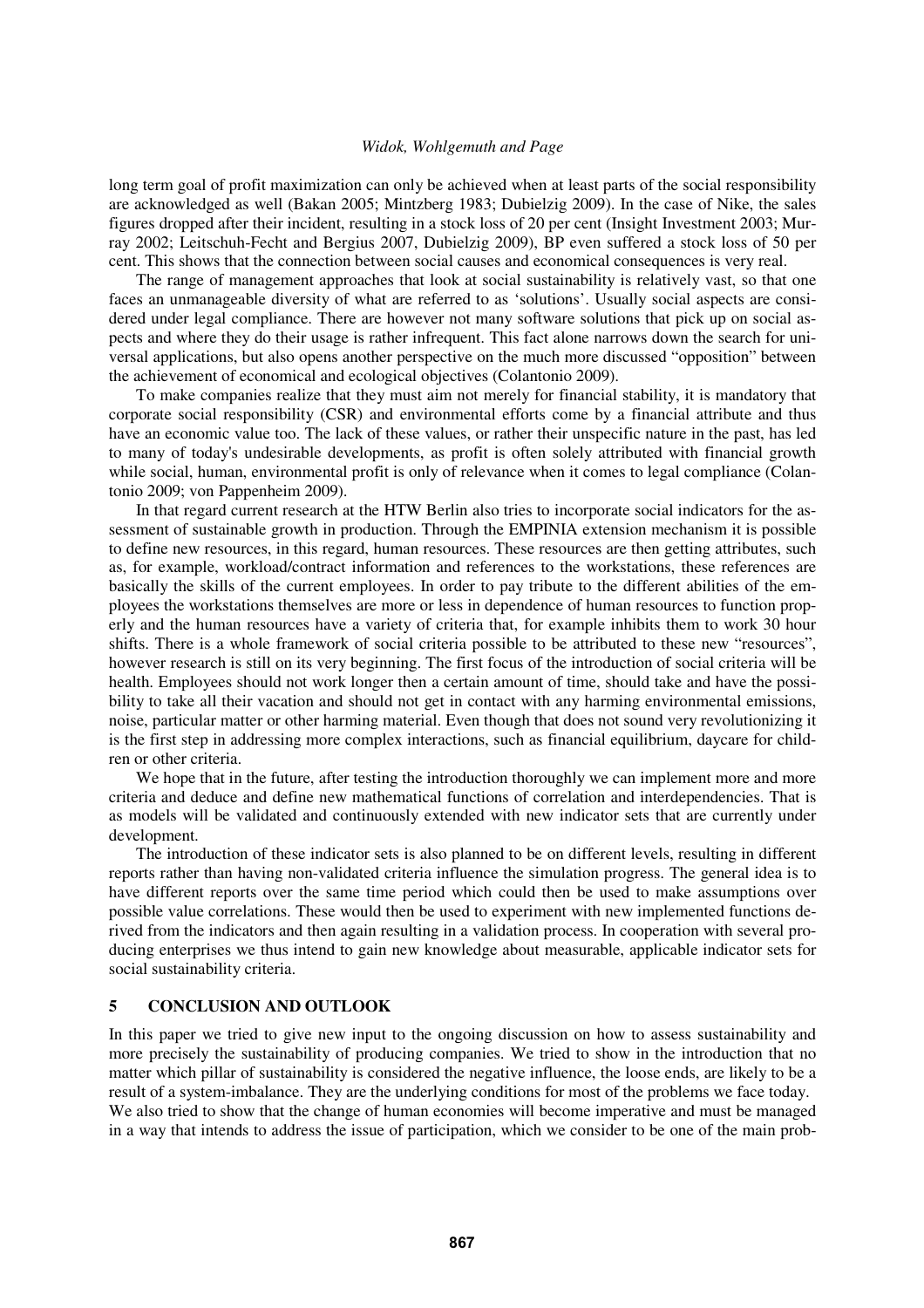lems of the sustainability dilemma. People and companies, as system-elements will not intensify their positive influence unless the instability of the system is made obvious to them. The combination of different perspectives of sustainability in one model might contribute to this thesis and will therefore be our ongoing focus in the future.

# **REFERENCES**

- Bakan, J. 2005. "Das Ende der Konzerne. Die selbstzerstörerische Kraft der Unternehmen" Hamburg et al.: Europa Verlag.
- Banks, J., J. Carson, B. Nelson and D. Nicol. 2005. *Discrete-event system simulation*, 4th ed. Upper Saddle River, NJ: Pearson Prentice Hall.
- Bell, S., Morse, S. 2008. *Sustainability Indicators: Measuring the Immeasurable*? Sterling, 2nd ed.
- Benz, G. 2009. "Naturkatastrophen sind Kulturkatasstrophen! Umwelthistorische Grundlagen von Riosikoanalysen für Naturgefahren", articlue published in: Beiträge zum Göttinger Umwelthistorischen Kolloquium, Göttingen
- Butchart, S.H.M. et al. 2004. "Measuring Global Trends in the Status of Biodiversity: Red List Indices for Birds", PLoS Biol 2(12): e383. doi:10.1371/journal.pbio.0020383, 2004
- Butchart, S.H.M. et al. 2007. "Improvements to the Red List Index", PLoS ONE 2(1): e140. doi:10.1371/journal.pone. 0000140
- Colantonio, A. 2009. "Social Sustainability", ed. Oxford Institute for Sustainable Development Downloaded under: http://Fec.europa.eu/research/sd/conference/2009/presentations/7/andrea\_colantonio\_- \_social\_sustainability.ppt, (15th May 2011)
- Corbera, E., M. Estrada and K. Brown. 2010. "Reducing greenhouse gas emissions from deforestation and forest degradation in developing countries: revisiting the assumptions." *Climatic Change*, vol. 100, p. 255
- Domschke, W. and A. Drexl. 2007. *Einführung in Operations Research*. 7th edition. Springer, Berlin.
- Dubielzig, F. 2009. "Sozio Controlling in Unternehmen, Das Management erfolgsrelevanter sozialgesellschaftlicher Themen in der Praxis", Gabler Edition Wissenschaft, Dissertation Leuphana Universität Lüneburg, 2008, First edition
- FAO (Food and Agriculture Organization of the United Nations). 2007. "The State of world fisheries and aquaculture 2006", Rome
- Gasparatos A., M. El-Haram and M. Horner. 2007. "The argument against a reductionist approach for assessing sustainability", International Conference on Whole Life Urban Sustainability and its Assessment M. Horner, C. Hardcastle, A. Price, J. Bebbington (Eds), Glasgow, 2007
- Hilty, L.M. and T.F. Ruddy. 2010. "Sustainable Development and ICT interpreted in a natural science context", Information, Communication & Society, 13: pp. 1,  $7 - 22$
- Hjorth, P. and A. Bagheri. 2006. "Monitoring for sustainable development: a systemic framework" International Journal of Sustainable Development, Issue: Volume 8, Number 4 / 2005, p. 280-301
- Insight Investment 2003. "Labour Standards and Working Conditions in Supply Chains." Downloaded from www.insightinvestment.com/documents/responsibility/ir\_labour.pdf (28th Mai 2008)
- IPCC (Intergovernmental Panel on Climate Change) 2007. IPCC Assessment Report
- Joschko, P., Page, B. and V. Wohlgemuth. 2009. "Combination of Job Oriented Simulation with Ecological Material Flow Analysis as integrated Analysis Tool for Business Production Processes." In *Proceedings of the 2009 Winter Simulation Conference*, edited by M. D. Rossetti, R. R. Hill, B. Johansson, A. Dunkin and R. G. Ingalls. Piscataway, New Jersey: Institute of Electrical and Electronics Engineers, Inc.
- Jahr, P., Schiemann, L., Wohlgemuth V. 2009. "Development of simulation components for material flow simulation of production systems based on the plugin architecture framework EMPINIA." In: Wittmann, J.; Flechsig, M. (Eds.): *Simulation in Umwelt- und Geowissenschaften*. Shaker Verlag, Aachen, p. 57-69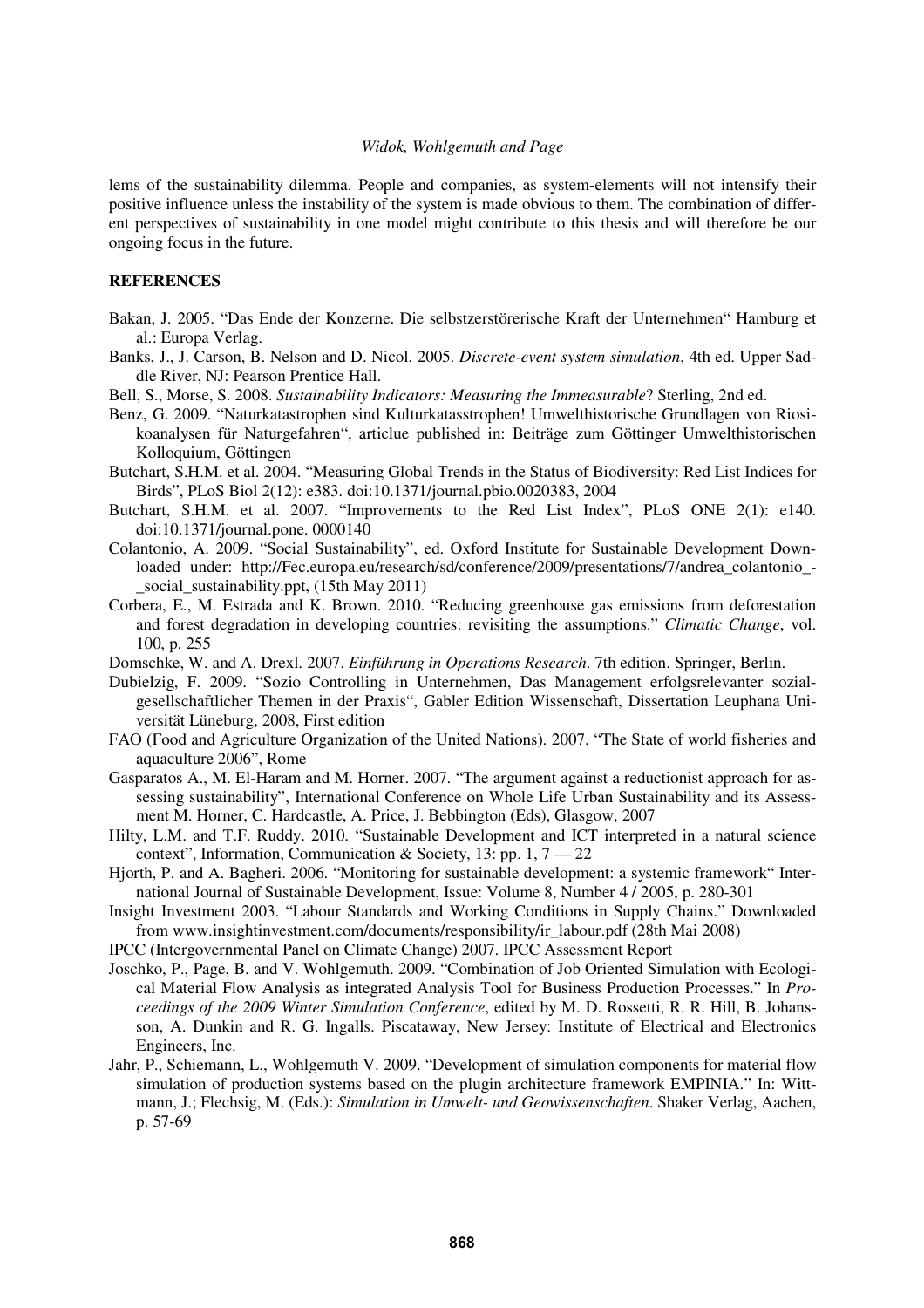- Leitschuh-Fecht, H. and Bergius, S. 2007. "Stakeholderdialoge können besser werden", UmweltWirtschaftsForum, 15 (1), 3-6.
- Lynam, J. K., Herdt, R. W. 1989. "Sense and sustainability: Sustainability as an objective in international agricultural research", *Agricultural Economics*, 3 (4), p. 381 – 398
- Mallory, M.L., Gaston, A.J. Gilchrist, H.G. Robertson, G.J. Braune, B.M., 2010, "Effects of Climate Change, Altered Sea-Ice Distribution and Seasonal Phenology on Marine Birds", from A Little Less Arctic: Top Predators in the World's Largest Northern Inland Sea, Hudson Bay
- Mantow, W. 1995. "Die Ereignisse um Brent Spar in Deutschland: Darstellung und Dokumentation mit Daten und Fakten; Hintergründe und Einflussfaktoren"; Kommentare und Medienresonanzen. Hamburg: Deutsche Shell AG.
- McElroy, M. W., Jorna, J. R., van Engelen, J. 2007. "Sustainability Quotients and the Social Footprint" published in Corporate Social Responsibility and Environmental Management, John Wiley and Sons Ltd and The European Research Press Ltd
- Meadows et. al. 1972. "The Limits to Growth", Report of the Club of Rome
- Möller, A. 2000. "Grundlagen stoffstrombasierter betrieblicher Umweltinformationssysteme". Projekt-Verlag, Bochum.
- Murray, S. 2002. "The Supply Chain. Working Lives under Scrutiny." Downloaded under www.theglobalalliance.org/documents/FinancialTimes1202article\_000.pdf (20th Mars 2005)
- Mintzberg, H. 1983. "The Case for Corporate Social Responsibility", *The Journal of Business Strategy*, 4 (2), p. 3-15.
- Neumayer, E. 2004. *Weak versus Strong Sustainability: Exploring the Limits of Two Opposing Paradigms*, 2nd ed. Edward Elgar, Cheltenham.
- OECD (Organization for Economic Cooperation and Development) 2008. "Measuring material flows and resource productivity", Synthesis Report, Paris
- Page, B., Lechler, T., Claassen, S. 2000. "Objektorientierte Simulation in Java mit dem Framework Desmo-J." Libri Books, Hamburg.
- Page, B. and Kreutzer, W. 2005. "The Java Simulation Handbook: Simulating Discrete Event System with UML and Java." Shaker Verlag, Aachen.
- Pezzey, J. 1992. "Sustainability: An Interdisciplinary Guide." Environmental Values 1, 1992, p. 321 362
- Pretty, J. 1995. "Participatory learning for sustainable agriculture", World Development, Vol. 23 No.8, 1995, p.1247-1263, World Development, 8th edition
- Rottke, N. B., 2009. "Ökonomie versus Ökologie Nachhaltigkeit in der Immobilienwirtschaft?", Köln
- Schmidt-Bleek, F. 2008. "Nutzen wir die Erde richtig?: Von der Notwendigkeit einer neuen industriellen Revolution", Frankfurt
- SERI 2008, "Global Resource Extraction", taken from the Homepage of the World Resource Forum, under http://www.worldresourcesforum.org/the-issue, 04.06.2011
- Sokolowski, J. A., Banks, C. M. 2009. "Principles of Modeling and Simulation.", Hoboken, NJ: Wiley. p. 6. ISBN 978-0-470-28943-3.
- Stahlmann, V. 2008. "Lernziel: Ökonomie der Nachhaltigkeit", München
- UN (United Nations) 2001. "Indicators of Sustainable Development: Guidelines and Methodologies." UN Department of Economic and Social Affairs, Division for Sustainable Development. New York.
- von Pappenheim, J. R. 2009. "Das Prinzip Verantwortung", Gabler, GWV Fachverlage GmbH
- Wöhe, G. and Döring, U. 2008. "Einführung in die Betriebswirtschaftslehre." 23th edition. Vahlen.
- Wohlgemuth, V., Bruns, L., Page, B. 2001. "Simulation als Ansatz zur ökologischen und ökonomischen Planungsunterstützung im Kontext betrieblicher Umweltinformationssysteme (BUIS)", in: Hilty, L.M., Gilgen, P.W. (Hrsg.): Sustainability in the Information Society. 15. Internationales Symposium "Informatik für den Umweltschutz" der Gesellschaft für Informatik (GI), Zürich 2001. Metropolis Verlag, Marburg, Band 2, S. 999-1008.
- Wohlgemuth, V., Page, B., Mäusbacher, M., Staudt-Fischbach, P. 2004. "Component-Based Integration of Discrete Event Simulation and Material Flow Analysis for Industrial Environmental Protection: A